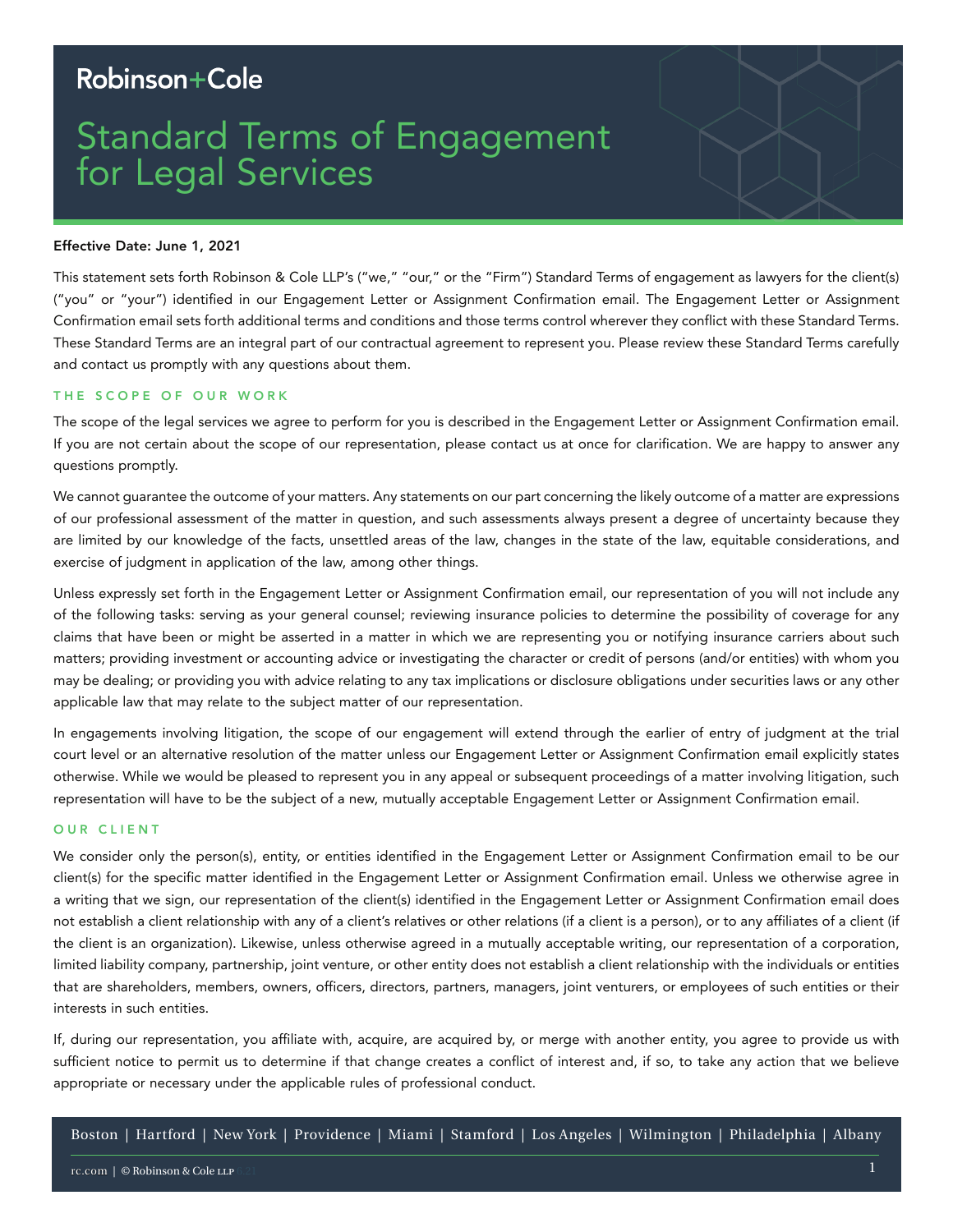#### HOW OUR FEES ARE SET

Unless we agree to an alternative fee arrangement in the Engagement Letter or Assignment Confirmation email, we will bill you based on the amount of time spent by our lawyers, paralegals, and other professionals in rendering necessary services in the matter multiplied by their hourly billing rates for the matter. We record the time that we devote to your matter in units of tenths of an hour, including time in conferences, negotiations, factual and legal research and analysis, appearances in court or before administrative agencies, depositions, document preparation and revision, discovery, travel on your behalf, and other legal services. The hourly rates of our lawyers, paralegals, and other professionals are adjusted annually to reflect current levels of legal experience, changes in overhead costs, and other relevant factors.

In matters involving electronically stored information ("ESI") or voluminous material that needs to be reviewed, the Firm may use the services of its Litigation Support Team to assist with electronic discovery or document management using Firm-provided technology tools. The services provided by the Litigation Support Team require significant expertise and include, among others, the coordination of discovery analysis and production, development and hosting of document review databases, and the preparation and presentation of electronic evidentiary materials at trial. We will bill for services rendered by members of the Litigation Support Team on an hourly basis.

You understand that, unless we agree in writing to a capped, fixed, or contingent fee, the fees and expenses relating to your matter are not predictable, that the Firm has not made a commitment concerning the maximum amount of fees and expenses necessary to resolve or complete a matter, and that payment of the Firm's fees and costs is not contingent on the ultimate outcome of a matter. We will, if you wish, prepare an estimate or budget for our work on a matter. You understand that estimates and budgets are uncertain, are not guarantees, and are subject to change.

# OUT-OF-POCKET EXPENSES

As part of our representation, we may incur costs on your behalf. Whenever such costs are incurred, we itemize and bill them without mark-up. You agree to pay these costs on a timely basis. Examples of such costs include: messenger, courier, and express delivery charges; significant postal expenses; extraordinary telecommunications expenses; filing fees; deposition and transcript costs; witness fees; travel expenses; service of process fees and expenses; copying, scanning and printing charges; computer research charges; and charges made by outside experts and consultants, including accountants, appraisers, and other legal counsel. We generally request that outside service providers directly bill our clients for individual charges over \$500, or we may forward the provider's invoices for such charges to you for direct payment. We do not charge clients for routine overhead costs, such as routine telephone charges, routine postage, facsimile charges, and secretarial overtime.

# ADVANCE PAYMENTS AND CLIENT FUNDS ACCOUNTS

You may be asked to make an advance payment, sometimes called a "retainer," to cover the cost of our work in representing you. If so, our Engagement Letter will provide details about how we will bill for our work against that advance payment and when the advance payment will need to be refreshed. Any amount of the advance payment remaining after we conclude our work will be returned to you.

You may be asked to deposit monies to cover specific expenses associated with our representation of you. We will disburse these monies as provided in our Engagement Letter or other writing, and we will notify you of the amounts disbursed.

Unless otherwise explained in our Engagement Letter, we will place advance payments for work that we have not yet performed and deposits to cover specific expenses in a pooled client funds account for your benefit. If you request, we will endeavor to hold your advance payment or deposit in a segregated account. Interest earned on the pooled client funds account is paid to charitable foundations established by the courts in each state where we have offices. Interest earned on an advance payment or deposit held in segregated account is added to the deposit for your benefit and is includable in your taxable income.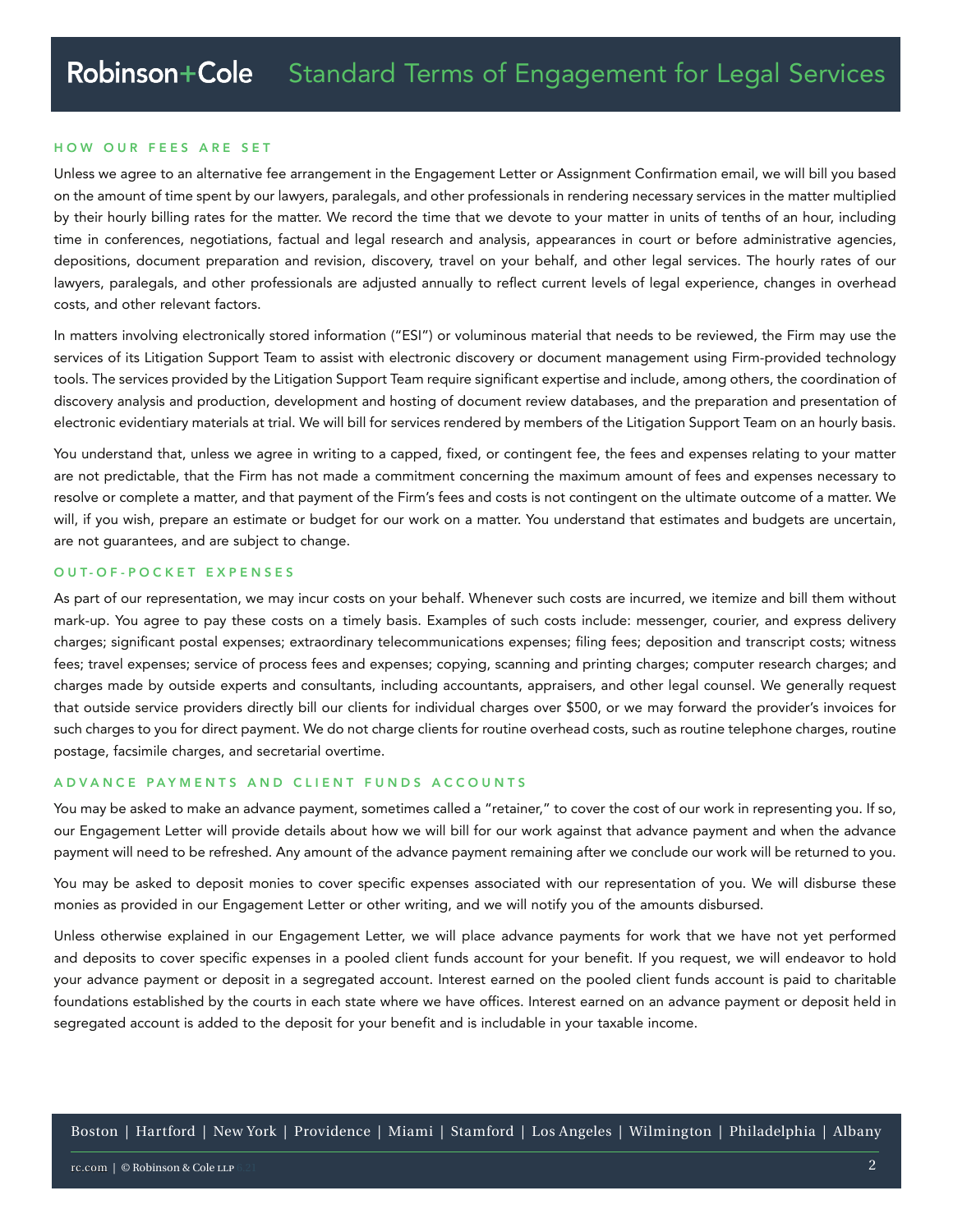#### BILLING ARRANGEMENTS AND TERMS OF PAYMENT

We bill you on a regular basis, normally each month, for both fees and disbursements. To efficiently render our bills, we may assign a bill-through date of other than month-end; however, we will prepare bills at your fiscal year-end for you to develop accruals, if requested and appropriate. Our bills are due and payable upon receipt. You agree to make payment within 30 days of receiving our bill. Unpaid fees and disbursements are assessed interest at the maximum rate permitted by state law but not exceeding one percent per month from the beginning of the month in which they became overdue.

If your account becomes delinquent, you agree to bring the account current promptly. If the delinquency continues and you do not arrange satisfactory payment terms, we may withdraw from the representation (subject to court approval, if necessary) and pursue collection of your account. You agree to pay the costs of collecting the debt, including court costs, filing fees, and reasonable attorneys' fees.

#### T E R M I N A T I O N

You may terminate our representation at any time by notifying us. Your termination of our services does not affect your responsibility for payment of fees for legal services rendered and out-of-pocket expenses incurred in our representation before termination and in connection with an orderly transition of the matter.

Subject to the rules of professional responsibility for the jurisdictions in which we practice, we may withdraw from your representation if you fail to abide by these terms of engagement as modified by the Engagement Letter or Assignment Confirmation email including, for example, nonpayment of fees and out-of-pocket expenses. Additionally, we may withdraw if you fail to reasonably cooperate with us as required to effectively represent your interests, including by providing us with complete and accurate information, responding promptly to us, and actively participating in the matter. We try to identify in advance and discuss with our client any situation that may lead to our withdrawal. If withdrawal ever becomes necessary, we will immediately notify you in writing. Our right to withdraw depends upon the circumstances existing at the time we seek withdrawal, and we will withdraw only in accordance with the applicable rules of professional conduct.

#### FEE ARBITRATION

If you disagree with the amount of our fee, please contact the attorney primarily responsible for your matter or the Firm's managing partner. Typically, such disagreements are resolved to the satisfaction of both sides with little inconvenience or formality. In the event of a fee dispute that is not readily resolved, you have the right to request arbitration under supervision of the bar for the states in which we have offices, and we agree to participate fully in that process.

#### POTENTIAL CONFLICTS / UNRELATED MATTERS

Our Firm represents many other clients. It is possible that during the time we are representing you we may also represent other clients—including clients who may have business interests that are adverse to your interests—in disputes or transactions adverse to you that are not related to this representation. You agree that we may continue to represent, or may undertake in the future to represent, existing or new clients in any matter that is not related to our work for you, even if the interests of such clients in those other matters are directly adverse to your interests. We agree, however, not to use any proprietary or other confidential information of a nonpublic nature concerning you that we acquired as a result of our representation of you to your disadvantage in any litigation or other matter in which we are adverse to you.

# CONCLUSION OF REPRESENTATION; RETENTION AND DISPOSITION OF DOCUMENTS

Unless previously terminated, our representation of you concludes upon our sending our final bill in the matter covered in our Engagement Letter or Assignment Confirmation email. After our engagement concludes, we will maintain in confidence any otherwise nonpublic information that you have supplied to us in accordance with applicable rules of professional conduct. At your request, we will